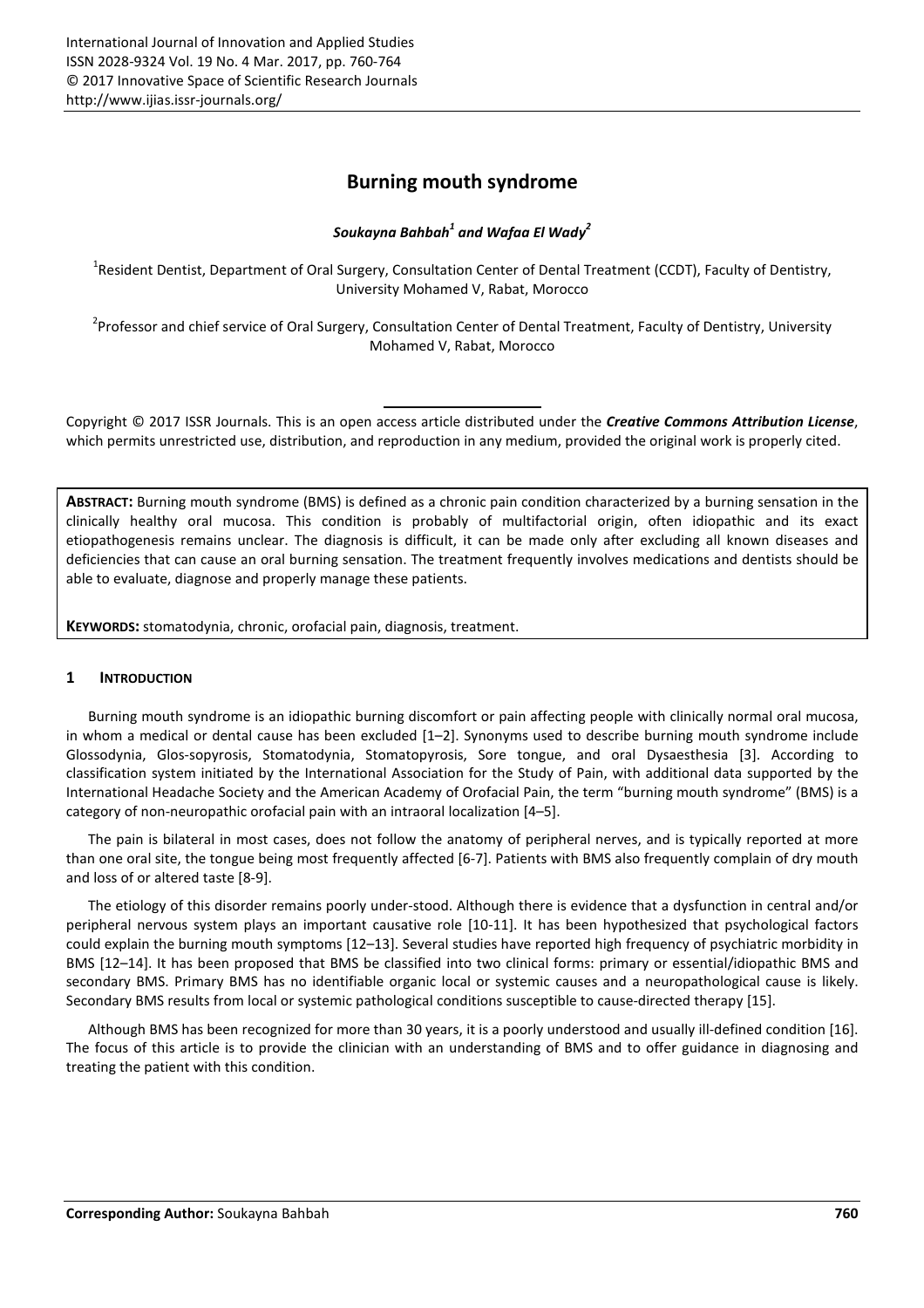## **2 EPIDEMIOLOGY**

Due to the variability in diagnostic criteria used in diagnosing BMS, accurate epidemiologic data is missing. According to the literature, BMS can affect 0.7–15% of the population [15]. It is much more common in women than in men and most commonly presents in middle and late age. The mean age of patients being 50 - 60 years [17].

## **3 ETIOPATHOGENESIS**

The aetiology is multifactorial, involving interactions among local, systemic and psychological factors [15]. Systemic factors include diabetes, nutritional deficiencies, hormonal changes, and psychological disorders. Local causes include oral infections, allergies, galvanism, salivary gland dysfunction, salivary component changes, and dental treatment and failure [18]. Psychogenic factors include anxiety, depression, stress, life events, personality disorders, and phobia [19-20]. Other causes of burning mouth symptoms include side effects of radiation or chemotherapy, cranial nerve injury, Sjogren's syndrome, systemic lupus, Parkinson's disease, trigeminal neuralgia, herpes simplex, and herpes zoster [21-22]. Immunosuppressant medications may also be implicated and patients with immune dysfunction, such as in human immunodeficiency virus (HIV), may suffer from oral conditions that cause their burning [23]. Support for a neuropathic aetiology comes from studies that have shown altered sensory and pain thresholds in people with burning mouth syndrome [24].

The pathophysiology of BMS is unclear and has generated controversy over the years [15]. According to Suarez and Clark, there are two hypotheses for BMS worth discussing. The first involves the interplay of sensory and taste systems innervating the tongue, which are because of the chorda tympani branch of the facial nerve and the trigeminal nerve, and involves the concept of individuals being ''supertasters.'' The second theory is that small fiber neurologic damage or deterioration in the oral cavity causes BMS symptoms [23]. More recently, Woda et al. proposed that burning mouth syndrome is associated with an alteration of gonadal, adrenal and neuroactive steroid levels. They suggested that chronic anxiety or stress results in a dysregulation of adrenal steroids, which will, in turn, lead to an altered production of neuroactive steroids in skin, mucosa and the nervous system [25].

## **4 CLINICAL FEATURES**

By definition BMS patients experience symptoms without having any visible abnormality of the oral tissues. The mucosa looks clinically normal and well lubricated. The distribution of the burning sensation is nearly always bilateral but it does not follow anatomical land-marks. T h e commonly affected sites are the tongue and lips but all other areas of the mouth may be involved [26]. Many patients complain of burning in more than one area [16]. Usually the onset is spontaneous but at times there is a precipitating event such as dental treatment. Patients often describe their pain as burning, tingling, hot or numb feeling. It is not unusual also to experience changes of taste perception presenting as poor or altered taste, and a feeling of dryness of the mouth [15]. The timing of the symptoms is variable. Some patients complain of continuous discomfort whereas others find that it gradually increases during the day [27]. Symptoms can be affected by eating (hot and spicy food), drinking (alcohol) and talking. Some patients also report the pain increases when they are feeling more stressed or tired. BMS can be associated with other facial or bodily pain, but it rarely interferes with sleep [16]. A family and social history may reveal a variety of psychosocial features that play a role in this syndrome [28].

Different classification types have been proposed based on the daily fluctuations of the symptoms [29–30]. A more pragmatic approach is proposed by Scala et al. [5], who organize burning mouth syndrome into two clinical types: primary and secondary types. Primary type includes idiopathic, non-neuropathic BMS. Burning mouth sensations (formerly, secondary BMS) are associated with established organic/therapeutic-related etiologies (e.g., oral cavity disorders, including oral local neuropathy, systemic disorders, nutritional deficiencies, drug-induced, neurological and psychiatric abnormalities). Burning mouth sensations are symptoms of these alterations and nowadays, according to available literature, do not represent a distinct type of BMS. [31]

### **5 DIAGNOSIS**

The diagnosis of burning mouth syndrome should be established only after all the other possible causes have been discarded by systematic analysis of the patient; it's a diagnosis by exclusion. There are no specific diagnostic tests, thus the diagnosis is made in the absence of visible oral lesions such as erythema, erosions, depapillated tongue [32]. The diagnosis is clinically based on history of presenting complaint, normal clinical examination findings and normal laboratory results. It is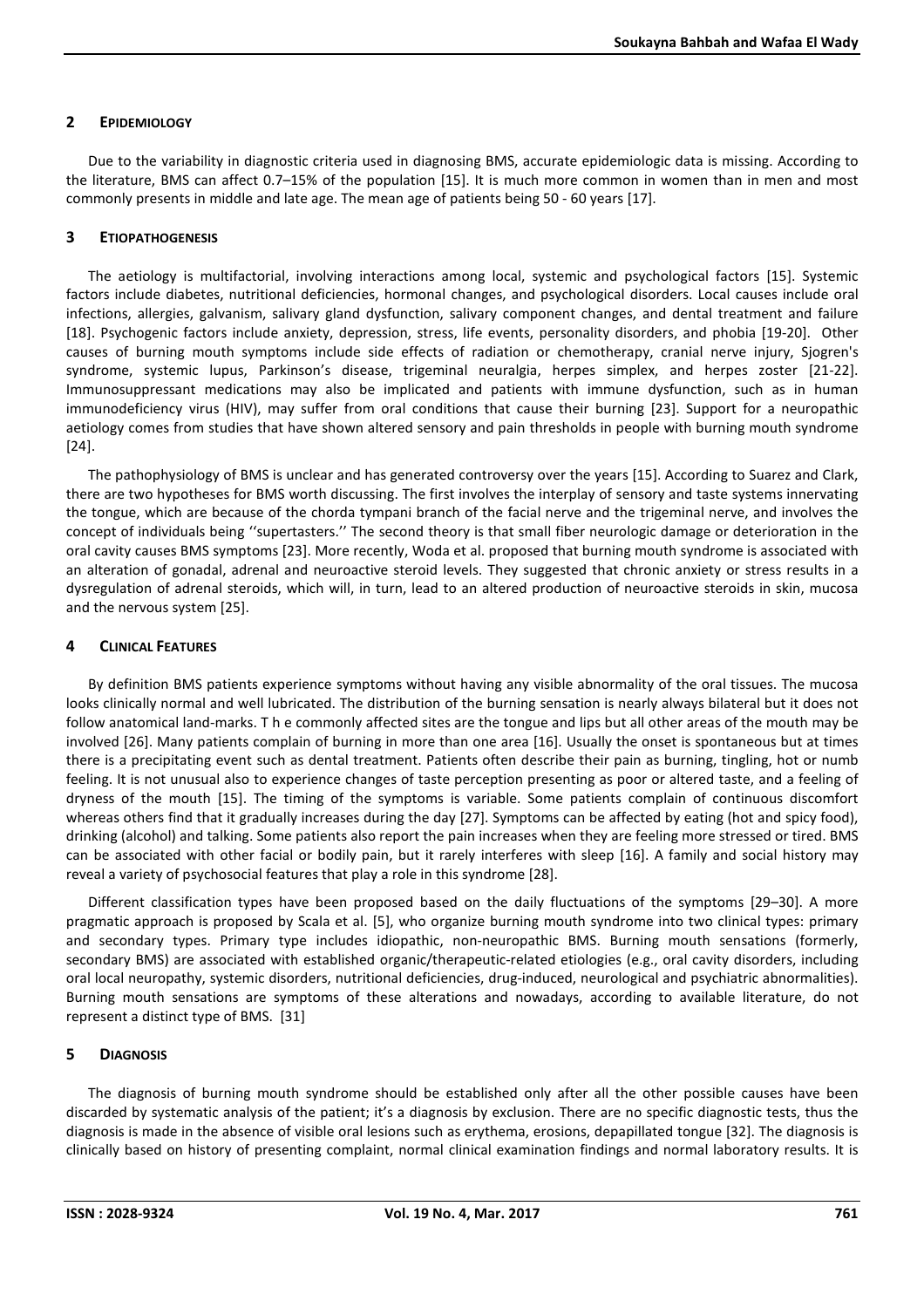very important to take a thorough past medical history and drug history. Details about quality, intensity, onset, occurrence, persistence, overall duration, evolution, and site(s) of pain symptoms are essential for the adequate assessment of pain [16].

Symptomatically, BMS must be differentiated from other conditions, that may produce BMS-like symptoms: [15-16-31]

- •Candidiasis,
- •Sjögren Syndrome,
- •Scleroderma,
- •Anemia,
- •Diabetes,
- •Vitamin deficiency (B1, B2, B6, B12, folate, iron),
- •Hypothyroidism,
- •Multiple sclerosis,
- •Anxiety,
- •Dehydration,
- •Mouth breathing/nasal obstruction,
- •Medication reaction,
- •Radiation-induced stomatitis,
- •Aphthous stomatitis,
- •Contact stomatitis,
- •Erosive lichen planus,
- •Pemphigus,
- •Leukoplakia,
- •Bacterial infection….

#### **6 MANAGEMENT**

Since the treatment is generally unsatisfactory and BMS is a chronic pain syndrome, it is necessary that patients are properly informed regarding the expectations that need to be realistic, appropriate [33].

The first step in the treatment of BMS is the differentiation of primary from secondary form because in the presence of the latter, therapy is directed to treating the causal disease. This etiologically directed therapy usually produces a good response [34]. The procedure for differentiating "primary" from "secondary" BMS includes clinical/laboratory tests that are specifically meant to identify local/systemic factors associated with the syndrome.

The cure for primary BMS, however, remains elusive despite attempts with different classes of medication. The variable response rate to medical therapy is likely due to the multifactorial pathophysiology of idiopathic BMS, including irreversible processes. Treatment is aimed at management this disease as a type of chronic neuropathy. Investigated strategies include benzodiazepines, antidepressants, topical capsaicin, alpha-lipoic acid, hormone replacement therapy, anticonvulsants, biofeedback technique to modify parafunctional habits, and psychosocial therapies. [35]. As an adjunctive therapy method, acupuncture is referred to in the art as being beneficial for the relief of symptoms in patients with BMS [36]. When evidence of a psychogenic pain component is detected, specialists should also provide patients with adequate psychological support. This preliminary counseling, in fact, can have a great impact on the patients' attitude and may often result in long-term beneficial effects [37].

For now, BMS remains a challenging medical condition to treat, and further research is required to determine the true efficacy of current management strategies for patients with this disorder. Future blinded randomized control trials with large sample size are necessary to provide new insight for use of various treatment modalities in BMS [34].

#### **7 PROGNOSIS**

There is no precise information pertaining to the natural history of BMS. However, it is known that improvement may occur within 6–7 years of onset in one-half to two thirds of patients. [20-38-39]. A recent retrospective study assessing 53 people with burning mouth syndrome (48 women and 5 men, mean duration of burning mouth syndrome 5.5 years) found a complete spontaneous resolution of oral symptoms in 11% of peo-ple who received no treatment. Overall, 30% of people experienced a moderate improvement, with or without treatment [40].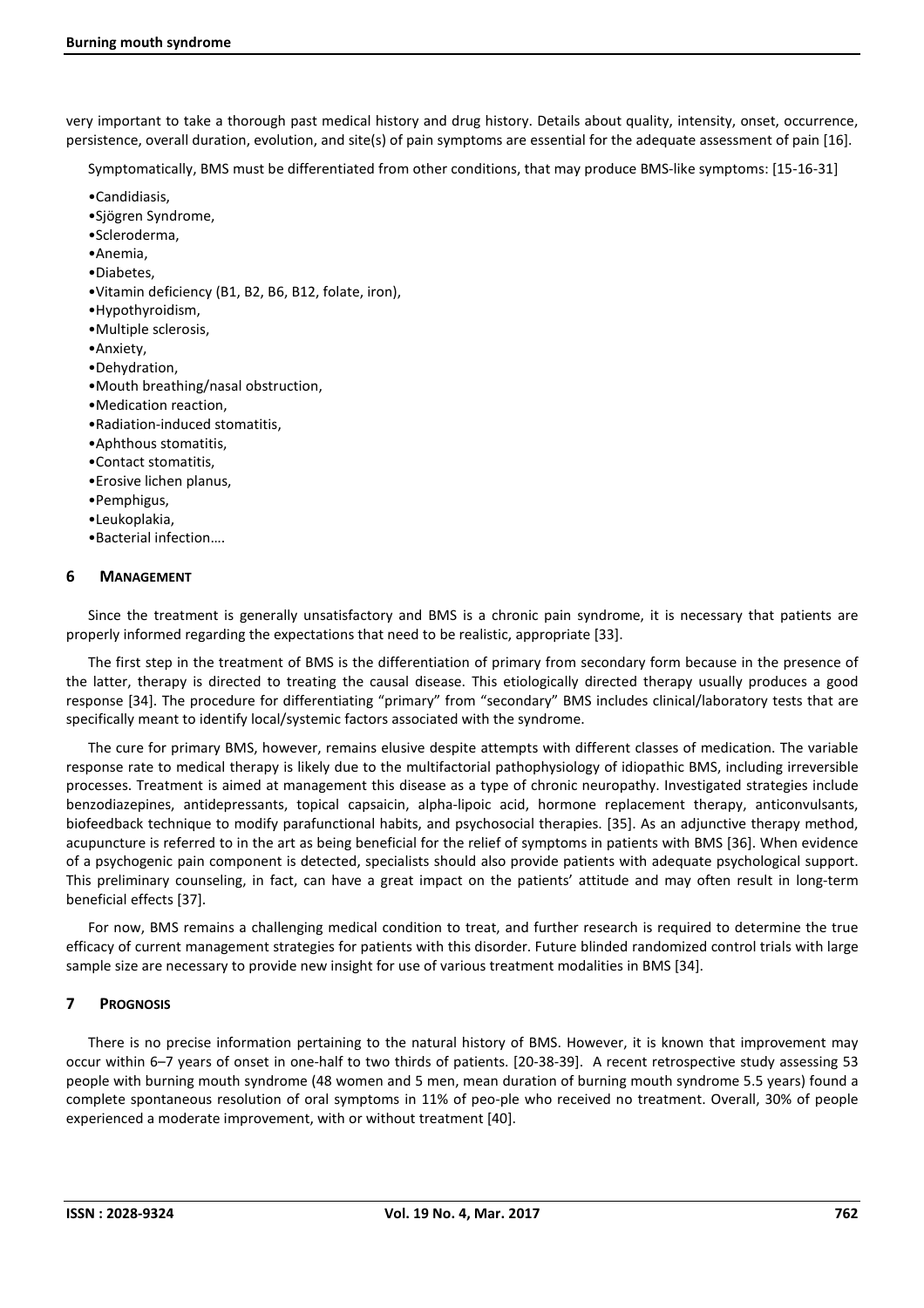#### **8 CONCLUSION**

BMS is a chronic pain condition. It can be present over a number of years, but can also have remission periods. The complex and multifactorial etiology of BMS necessitates systematic and interdisciplinary approach for the proper management of these patients. A thorough understanding of the etiology and psychological impact of this disorder, combined with novel pharmacological interventions is required for better management. However, patients may have improvement of their pain. It is important to reassure the patients that BMS is not a part of a serious disease. Patients may require help from clinical psychologists to learn coping mechanisms

#### **REFERENCES**

- [1] Fox H. Burning tongue glossodynia. N Y State J Med 1935;35:881–4.
- [2] Van der Waal I. The burning mouth syndrome. 1st ed. Copenhagen: Munks-gaard; 1990.
- [3] Merksey H, Bogduk N, editors. Classification of chronic pain. 2nd ed. Seattle: International Association for the Study of Pain Press; 1994.
- [4] Benzon HT, Raja SN, Molloy RE, et al. Cervicogenic headache and orofacial pain. In: Phero JC, Bonzon H, ed. Essentials of Pain Medicine and Regional Anesthesia, 2nd ed. Philadelphia: Elsevier; 2005:301–310.
- [5] Scala A, Checchi L, Montevecchi M, et al. Update on burning mouth syndrome: overview and patient management.Crit Rev Oral Biol Med. 2003;14:275–291.
- [6] Grushka M. Clinical features of burning mouth syndrome. Oral Surg Oral Med Oral Pathol 1987;63:30–36.
- [7] Bergdahl M, Bergdahl J. Burning mouth syndrome: prevalence and asso-ciated factors. J Oral Pathol Med 1999;28:350– 354.
- [8] Ship JA, Grushka M, Lipton A, Mott AE, Sessle BJ, Dionne RA. Burning mouth syndrome: an update. J Am Dent Assoc 1995;126:842–853.
- [9] Forssell H, Jääskeläinen S, Tenovuo O, Hinkka S. Sensory dysfunction in burning mouth syndrome. Pain. 2002 Sep;99(1- 2):41-7.
- [10] Lamey PJ, Lamb AB. Prospective study of aetiological factors in burning mouth syndrome. Br Med J 1988;296:1243–6.
- [11] Albuquerque RJ, de Leeuw R, Carlson CR, Okeson JP, Miller CS, Andersen AH. Cere-bral activation during thermal stimulation of patients who have burning mouth disorder: an fMRI study. Pain 2006;122:223–34.
- [12] Bogetto F, Maina G, Ferro G, Carbone M, Gandolfo S. Psychiatric comorbidity in pa-tients with burning mouth syndrome. Psychosom Med 1998;60:378–85.
- [13] Nicholson M, Wilkinson G, Field E, Longman L, Fitzgerald B. A pilot study: stability of psychiatric diagnoses over 6 months in burning mouth syndrome. J Psychosom Res 2000;49:1–2.
- [14] Al Quran FA. Psychological profile in burning mouth syndrome. Oral Surg Oral Med Oral Pathol Oral Radiol Endod 2004;97:339–44.
- [15] Patton, L. L., Siegel, M. A., Benoliel, R., & De Laat, A. (2007). Management of burning mouth syndrome: Systematic review and management recommendations. Oral Surgery, Oral Medicine, Oral Pathology, Oral Radiology, and Endodontics, 103, S39.e1–S39.e13.
- [16] Savage, N. W., Boras, V. V., & Barker, K. (2006). Burning mouth syndrome: Clinical presentation, diagnosis and treatment. Australasian Journal of Dermatology, (47), 77–83.
- [17] Jurge S. Oral burning and burning mouth syndrome. Dental Nursing 2011:7(10).
- [18] Lauria, G., Majorana, A., Borgna, M., Lombardi, R., Penza, P., & Padovani, A. et al. (2005). Trigeminal small-fiber sensory neuropathy causes burning mouth syndrome. Pain, 115, 332–337.
- [19] Rojo L, Silvestre FJ, Bagan JV, De Vicente T. Psychiatric morbidity in burning mouth syndrome. Psychiatric interview versus depression and anxiety scales. Oral Surg Oral Med Oral Pathol 1993;75:308–11.
- [20] Lamey PJ, Lamb AB. The usefulness of the HAD scale in assessing anxiety in patients with burning mouth syndrome. Oral Surg Oral Med Oral Pathol Oral Radiol Endod 1989;67:390–2.
- [21] Grushka, M., Epstein, J. B., & Gorsky, M. (2002). Burning mouth syndrome. American Family Physician, 65(4), 615–620.
- [22] Grushka, M., Ching, V., & Epstein, J. (2006). Burning mouth syndrome. Advances in Otorhinolaryngology, 63, 278–287.
- [23] Suarez, P., & Clark, G. T. (2006). Burning mouth syndrome: An update on diagnosis and treatment methods. Journal of the California Dental Association,34(8), 611–622.
- [24] Bartoshuk LM, Grushka M, Duffy VB. Burning mouth syndrome: damage to CN VII and pain phantoms in CN V. Chem Senses 1999;24:609.
- [25] Woda A, Dao T, Grémeau-Richard C. Steroid dysregulation and stom-atodynia (burning mouth syndrome). J Orofacial Pain 2009;23(3):202 –10.